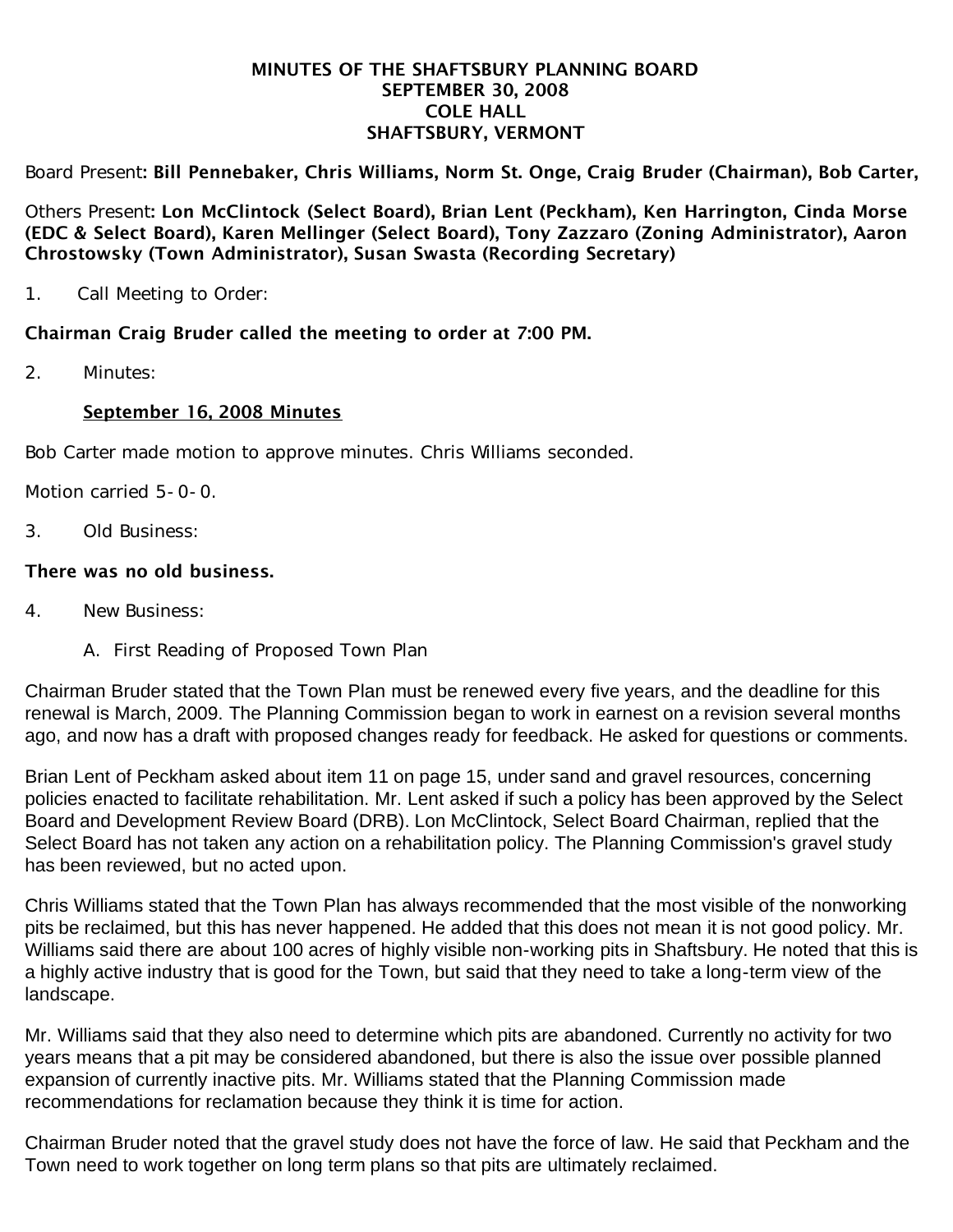Mr. Lent stated that he disagrees that the pits are highly visible, naming the Tunic, Waite, and Green pits as examples. He said they are not eyesores, and are maintained in their own way, and some are still active. Mr. Lent said he does not know what the rehabilitation policy really is.

Mr. McClintock recommended not using the term "plan" with reference to rehabilitation. He suggested that instead of just recommending reclamation that they recommend reclamation in collaboration with the companies owning the pits. Mr. McClintock stated that there is nothing on the books requiring reclamation. He added that the Town wants to encourage economic activity, and does not want reclamation to be so burdensome that it hinders economic activity.

Mr. Williams said that the gravel study does recommend collaboration. Mr. Lent noted that Peckham has reclaimed old pits in the past, and gave examples of pits that are now housing developments. He said that it takes time, and they don't know what they'll be doing with pits at this point. Mr. Williams said that the Planning Commission had no punitive intention in the gravel pit study.

Ken Harrington asked what is considered abandoned, noting that there may be activity in one area of a pit but not another, based on current needs. He added that some old gravel pits were never reclaimed, but are not visible because there was a natural reclamation. Mr. Harrington said that it is expensive to close a pit. Chairman Bruder stated that the Harrington pit and most of the Peckham pits are grandfathered in because they predate zoning. The gravel study recommends that the Town and landowners put together a plan so land is reclaimed when activity is done. He thanked them for their input.

Mr. McClintock went over his suggested changes to the Town Plan draft. On page one, he disagreed that the zoning bylaws constitute enabling legislation, saying that the Town Plan is the enabling legislation for the zoning bylaws. He suggested defining zoning bylaws as "regulations that implement the Town Plan."

Continuing on page one, Mr. McClintock stated that there will never be consensus as to what Shaftsbury is because it is a mix of village, commercial, industrial, agricultural, and forest land. He said that one of the Town's major values is this diversity, and he would like to emphasize balance rather than pitting different groups against one another. Mr. McClintock said it might be good to introduce that concept here, and repeat it in section 2.2, about managing growth.

Mr. McClintock stated that agricultural lands are not specifically mentioned in 2.4, and should be. In the fifth paragraph of 2.4, on reclamation, he suggested changing "every effort should be made" to "effort should be made." Mr. Williams disagreed, stating that the Planning Commission had seen no reclamation efforts, even when a pit with a reclamation plan on file was closed. He sees this as a problem. There was further discussion of this issue. All agreed that it benefits both Town and landowner when abandoned pits are reclaimed, but Mr. Lent and Mr. McClintock felt that it needs to be clear that there is no reclamation plan for pre-existing pits.

Mr. McClintock stated that section 2.10, on energy, seems incomplete and should be expanded upon. He said that he will propose some added language. Mr. McClintock felt that the wording "high quality" in 2.11 is vague, and he will come up with suggestions for a change. Skipping ahead to page 8 in the section on history, Mr. McClintock said that it is worth mentioning the expansion of Peckham's precast plant.

Mr. McClintock said that the term "prime agricultural land" in section 5.1 was taken from soil studies from the 1990's and reflects recognition of a unique resource. On page 12, Mr. McClintock recommended adding more information on the reason for needed water system improvements, giving details on the danger from contamination during low-pressure situations.

There was discussion of wording of the numbered list on pages 16-17, and Planning Commission members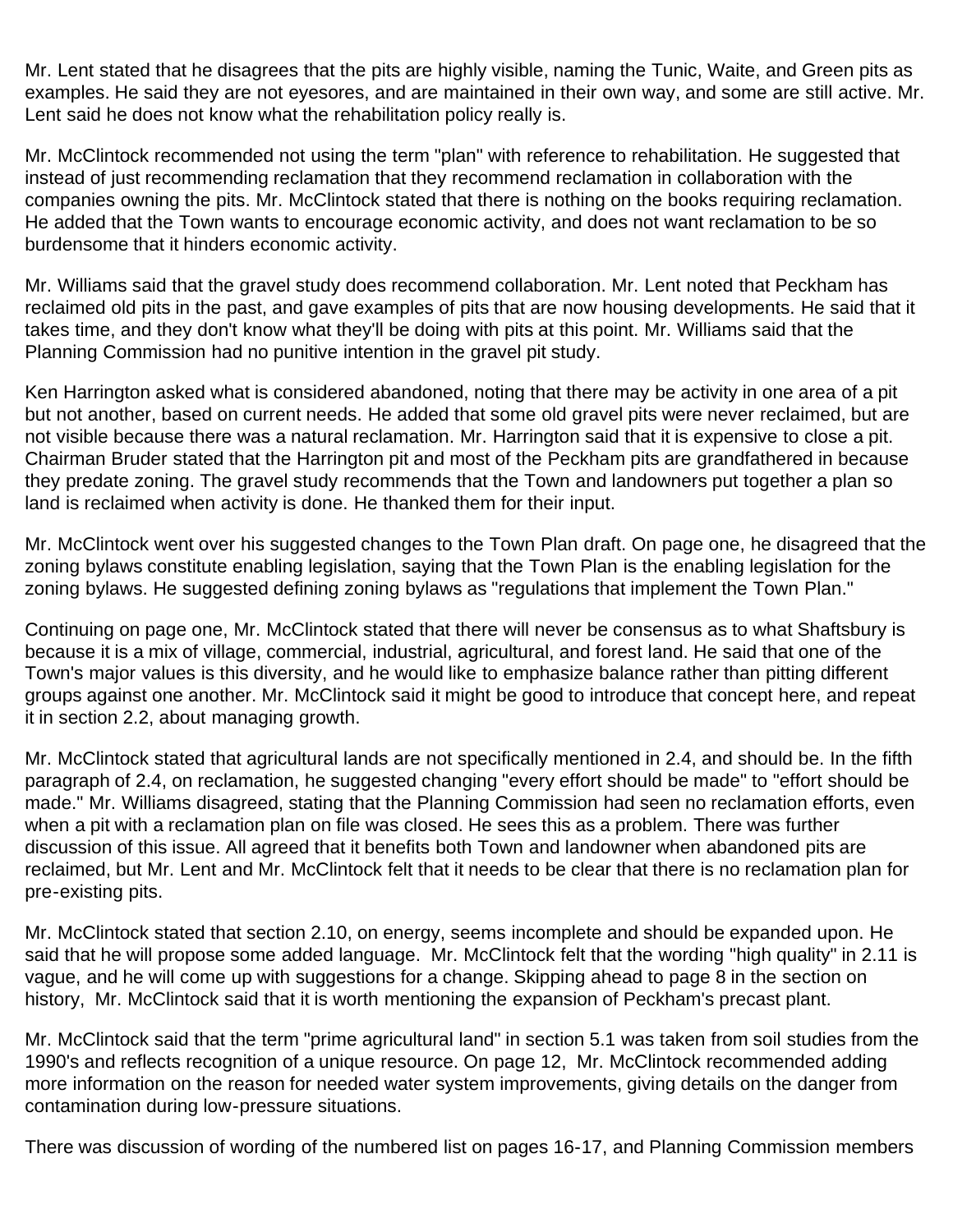explained the word choices. On items 20-21, Mr. McClintock suggested adding wording specifying "in collaboration with companies." In section 6.1.1, Mr. McClintock said that wording should be added to the effect that the village center designation only helps businesses. On page 23, under residential districts, he suggested changes in wording regarding conditions when open space designs are desirable.

On page 35, in recommendations for 7.4, Mr. McClintock suggested stronger language on preserving historic districts. Chairman Bruder said that the Planning Commission will discuss this section. In section 9.2, Mr. McClintock noted that wording should be changed to reflect that a remediation system has been installed, and he thanked Mr. Pennebaker for a great job.

On page 48, just above municipal finance, Mr. McClintock suggested incorporating a broader statement on alternative energy forms, including wind, solar hot water, and other specifics. There was discussion of promotion of alternative energy. Mr. Williams stated that much of the popular conversation lacks informed opinion, and that traditional conservation methods such as full insulation are as important as new technology. Mr. McClintock repeated that he would like a broad policy statement promoting alternative energy.

Cinda Morse, representing the Economic Development Committee (EDC), said that she wanted to make sure the Committee is represented, but does not have their notes with her. She wants to make sure the new village centers and their benefits are included. Ms. Morse said the EDC has not gone over the Plan in detail, and would like to do so, and then come back with comments. They will email comments and attend the meeting in two weeks.

There was discussion of how to get more Town residents involved in commenting on the Town Plan. Aaron Chrostowsky suggested advertising meetings more widely. Karen Mellinger asked if they should have copies of the draft available at the discussion of the water project that is scheduled for the night before the election.

Mr. Williams thought this was a good idea, and noted that the water issue was pertinent to the Planning Commission's discussion of limiting factors in village center development, which is emphasized in the Town Plan. Chairman Bruder stated that they had found that this emphasis on concentrated development has no reality in either the zoning bylaws or in the scattered rural development that is actually taking place.

Mr. Williams explained the survey of the village center that he and Chairman Bruder had done. He went over their conclusions that there are about fourteen vacant lots in the village center, of which probably seven or eight are buildable. To be able to concentrate growth in the absence of buildable land, the Planning Commission concluded that it would be necessary to expand village residential zoning. They found that expansion up Buck Hill Road, where there is public water, seems most logical. Mr. Williams said that the water system has a capacity for about thirty more houses.

There was discussion of possible expansion of the village residential area, and of current development patterns. Scattered subdivisions are now permitted by the zoning bylaws, so the DRB must allow this kind of development.. Ms. Morse stated that there are software programs available to show the effect of buildouts, and using this might be an effective way to address future zoning.

She mentioned the sewer study that was done, and noted that the fact that the community had said no at the time does not mean this will always be the case. There may be grant money available in the future, and the technology will change and may affect costs. Ms. Morse felt it is important to maintain the vision of concentrated development.

Mr. Williams pointed out that there is a conflict between this Town Plan emphasis on concentrated development and the reality of rural residential (RR 40) zoning, which permits lots of less than an acre and covers a large part of Town. Ms. Morse said that if more people are involved in the Town Plan process they